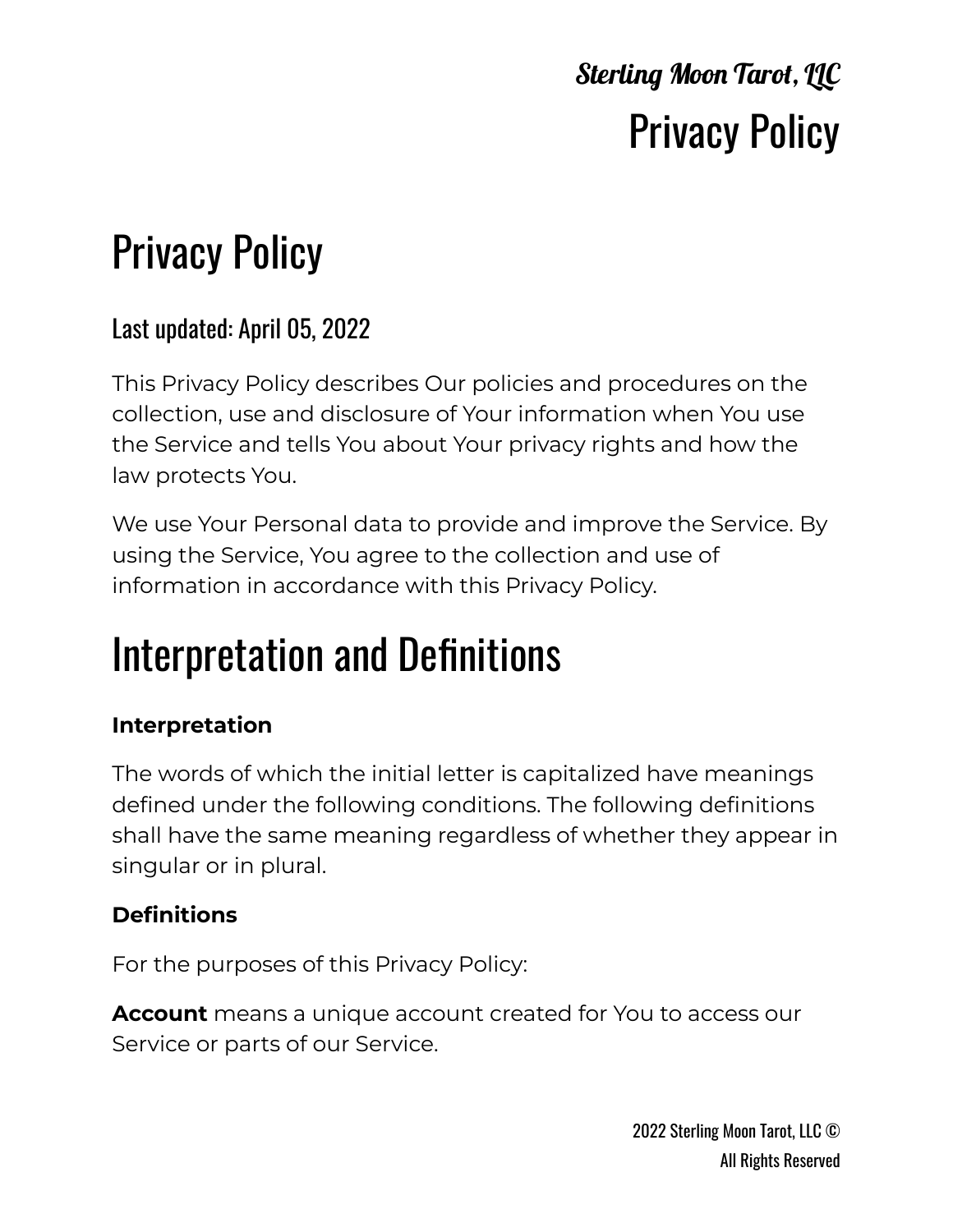**Company** (referred to as either "the Company", "We", "Us" or "Our" in this Agreement) refers to Sterling Moon Tarot, LLC, 1942 Broadway Suite 314C, Boulder, CO 80302.

**Cookies** are small files that are placed on Your computer, mobile device or any other device by a website, containing the details of Your browsing history on that website among its many uses.

**Country** refers to: Colorado, United States

**Device** means any device that can access the Service such as a computer, a cellphone or a digital tablet.

**Personal Data** is any information that relates to an identified or identifiable individual.

**Service** refers to the Website.

**Service Provider** means any natural or legal person who processes the data on behalf of the Company. It refers to third-party companies or individuals employed by the Company to facilitate the Service, to provide the Service on behalf of the Company, to perform services related to the Service or to assist the Company in analyzing how the Service is used.

**Usage Data** refers to data collected automatically, either generated by the use of the Service or from the Service infrastructure itself (for example, the duration of a page visit).

**Website** refers to SterlingMoonTarot.com, accessible fro[m](https://www.sterlingmoontarot.com/) <https://www.sterlingmoontarot.com/>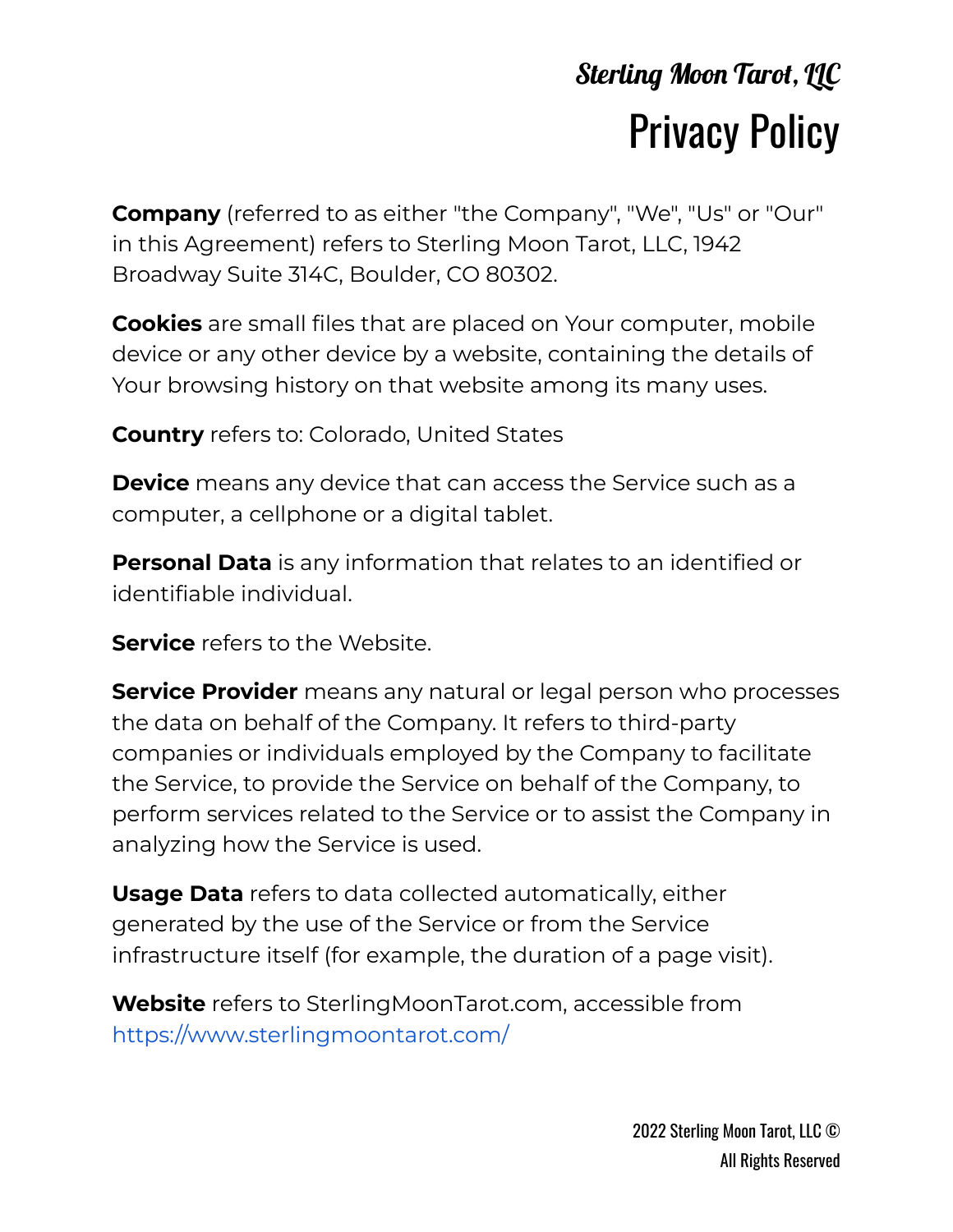**You** means the individual accessing or using the Service, or the company, or other legal entity on behalf of which such individual is accessing or using the Service, as applicable.

# Collecting and Using Your Personal Data

#### **Types of Data Collected**

Personal Data

While using Our Service, We may ask You to provide Us with certain personally identifiable information that can be used to contact or identify You. Personally identifiable information may include, but is not limited to:

Email address

First name and last name

Phone number

Address, State, Province, ZIP/Postal code, City

Usage Data

Usage Data

Usage Data is collected automatically when using the Service.

Usage Data may include information such as Your Device's Internet Protocol address (e.g. IP address), browser type, browser version, the pages of our Service that You visit, the time and date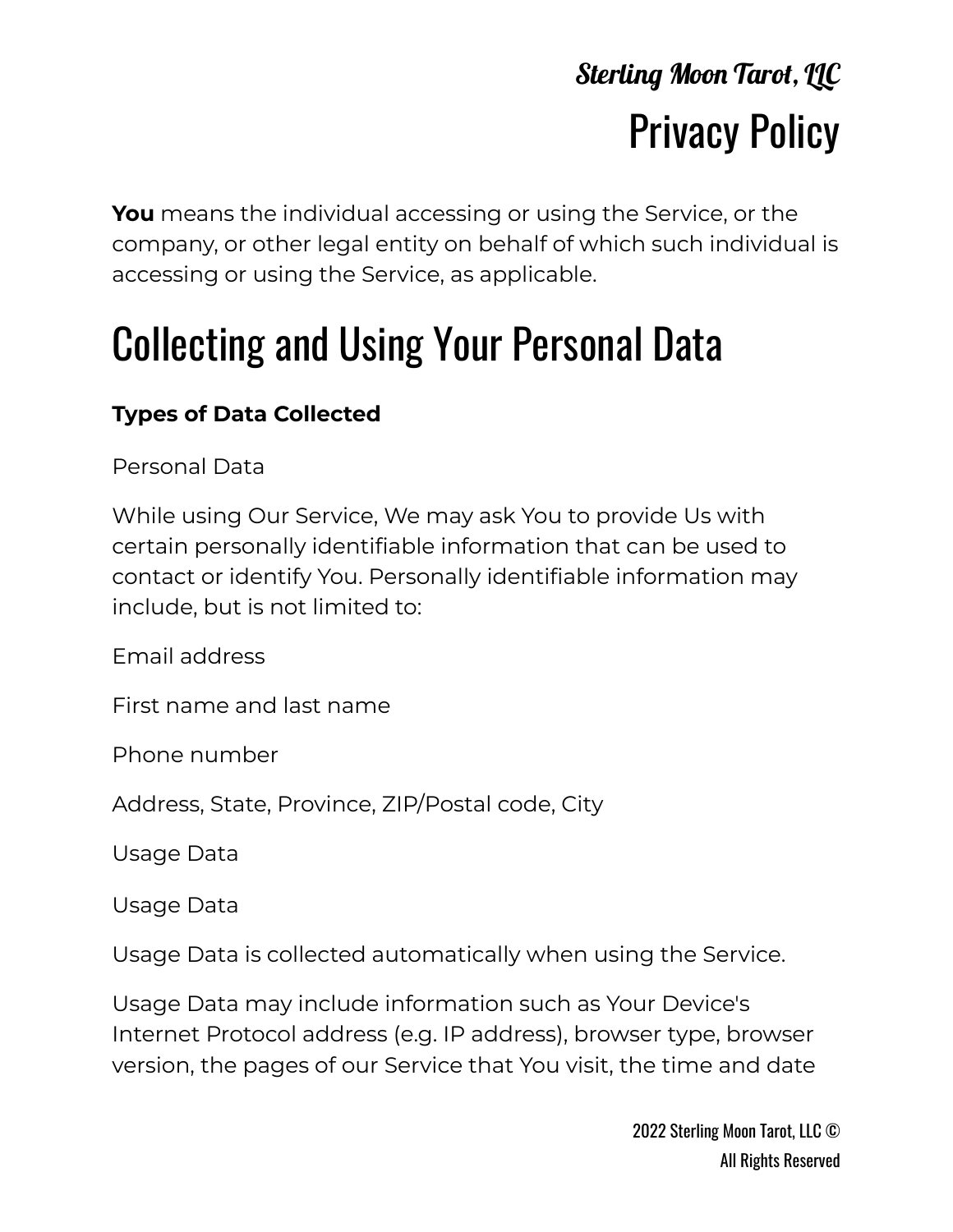of Your visit, the time spent on those pages, unique device identifiers and other diagnostic data.

When You access the Service by or through a mobile device, We may collect certain information automatically, including, but not limited to, the type of mobile device You use, Your mobile device unique ID, the IP address of Your mobile device, Your mobile operating system, the type of mobile Internet browser You use, unique device identifiers and other diagnostic data.

We may also collect information that Your browser sends whenever You visit our Service or when You access the Service by or through a mobile device.

# Tracking Technologies and Cookies

We use Cookies and similar tracking technologies to track the activity on Our Service and store certain information. Tracking technologies used are beacons, tags, and scripts to collect and track information and to improve and analyze Our Service. The technologies We use may include:

· **Cookies or Browser Cookies.** A cookie is a small file placed on Your Device. You can instruct Your browser to refuse all Cookies or to indicate when a Cookie is being sent. However, if You do not accept Cookies, You may not be able to use some parts of our Service. Unless you have adjusted Your browser setting so that it will refuse Cookies, our Service may use Cookies.

**Flash Cookies.** Certain features of our Service may use local stored objects (or Flash Cookies) to collect and store information 2022 Sterling Moon Tarot, LLC © All Rights Reserved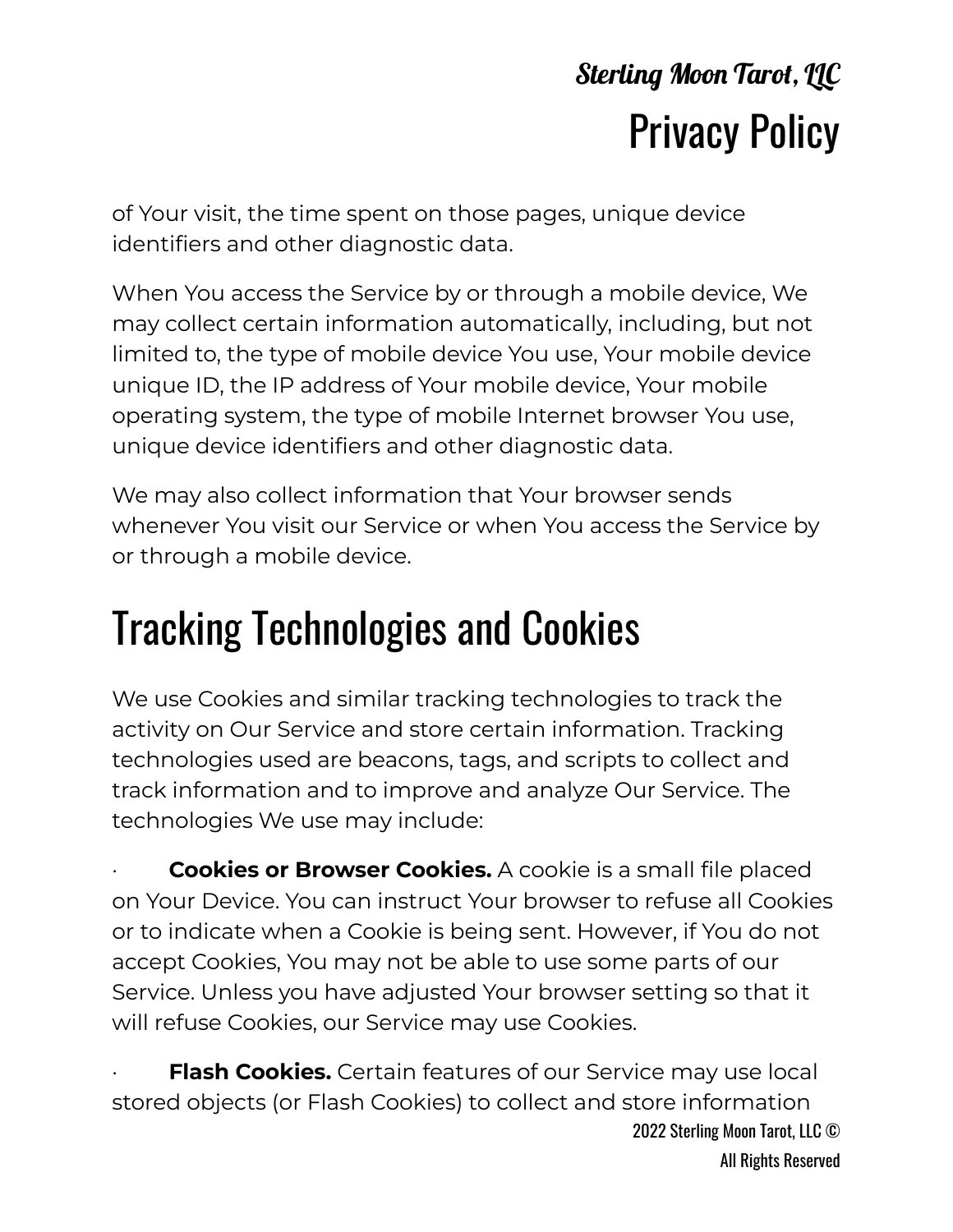about Your preferences or Your activity on our Service. Flash Cookies are not managed by the same browser settings as those used for Browser Cookies. For more information on how You can delete Flash Cookies, please read "Where can I change the settings for disabling, or deleting local shared objects?" available a[t](https://helpx.adobe.com/flash-player/kb/disable-local-shared-objects-flash.html#main_Where_can_I_change_the_settings_for_disabling__or_deleting_local_shared_objects_) [https://helpx.adobe.com/flash-player/kb/disable-local-shared-objec](https://helpx.adobe.com/flash-player/kb/disable-local-shared-objects-flash.html#main_Where_can_I_change_the_settings_for_disabling__or_deleting_local_shared_objects_) [ts-flash.html#main\\_Where\\_can\\_I\\_change\\_the\\_settings\\_for\\_disabli](https://helpx.adobe.com/flash-player/kb/disable-local-shared-objects-flash.html#main_Where_can_I_change_the_settings_for_disabling__or_deleting_local_shared_objects_) [ng\\_\\_or\\_deleting\\_local\\_shared\\_objects\\_](https://helpx.adobe.com/flash-player/kb/disable-local-shared-objects-flash.html#main_Where_can_I_change_the_settings_for_disabling__or_deleting_local_shared_objects_)

**Web Beacons.** Certain sections of our Service and our emails may contain small electronic files known as web beacons (also referred to as clear gifs, pixel tags, and single-pixel gifs) that permit the Company, for example, to count users who have visited those pages or opened an email and for other related website statistics (for example, recording the popularity of a certain section and verifying system and server integrity).

Cookies can be "Persistent" or "Session" Cookies. Persistent Cookies remain on Your personal computer or mobile device when You go offline, while Session Cookies are deleted as soon as You close Your web browser. You can learn more about cookies here[:](https://www.termsfeed.com/privacy-policy-generator/#faq-8) Cookies by [TermsFeed](https://www.termsfeed.com/privacy-policy-generator/#faq-8) Generator.

We use both Session and Persistent Cookies for the purposes set out below:

#### **Necessary / Essential Cookies**

Type: Session Cookies

Administered by: Us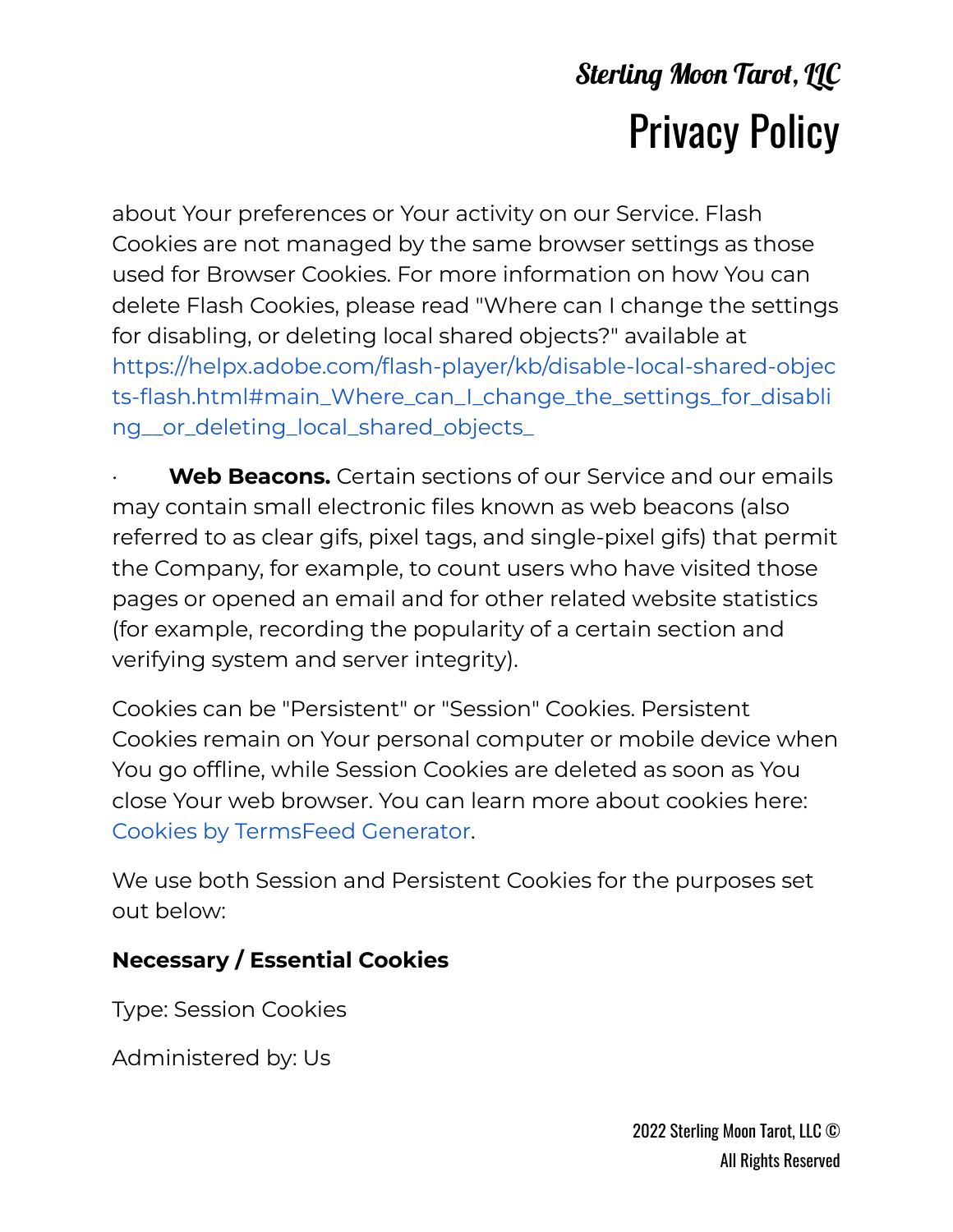Purpose: These Cookies are essential to provide You with services available through the Website and to enable You to use some of its features. They help to authenticate users and prevent fraudulent use of user accounts. Without these Cookies, the services that You have asked for cannot be provided, and We only use these Cookies to provide You with those services.

#### **Cookies Policy / Notice Acceptance Cookies**

Type: Persistent Cookies

Administered by: Us

Purpose: These Cookies identify if users have accepted the use of cookies on the Website.

#### **Functionality Cookies**

Type: Persistent Cookies

Administered by: Us

Purpose: These Cookies allow us to remember choices You make when You use the Website, such as remembering your login details or language preference. The purpose of these Cookies is to provide You with a more personal experience and to avoid You having to re-enter your preferences every time You use the Website.

For more information about the cookies we use and your choices regarding cookies, please visit our Cookies Policy or the Cookies section of our Privacy Policy.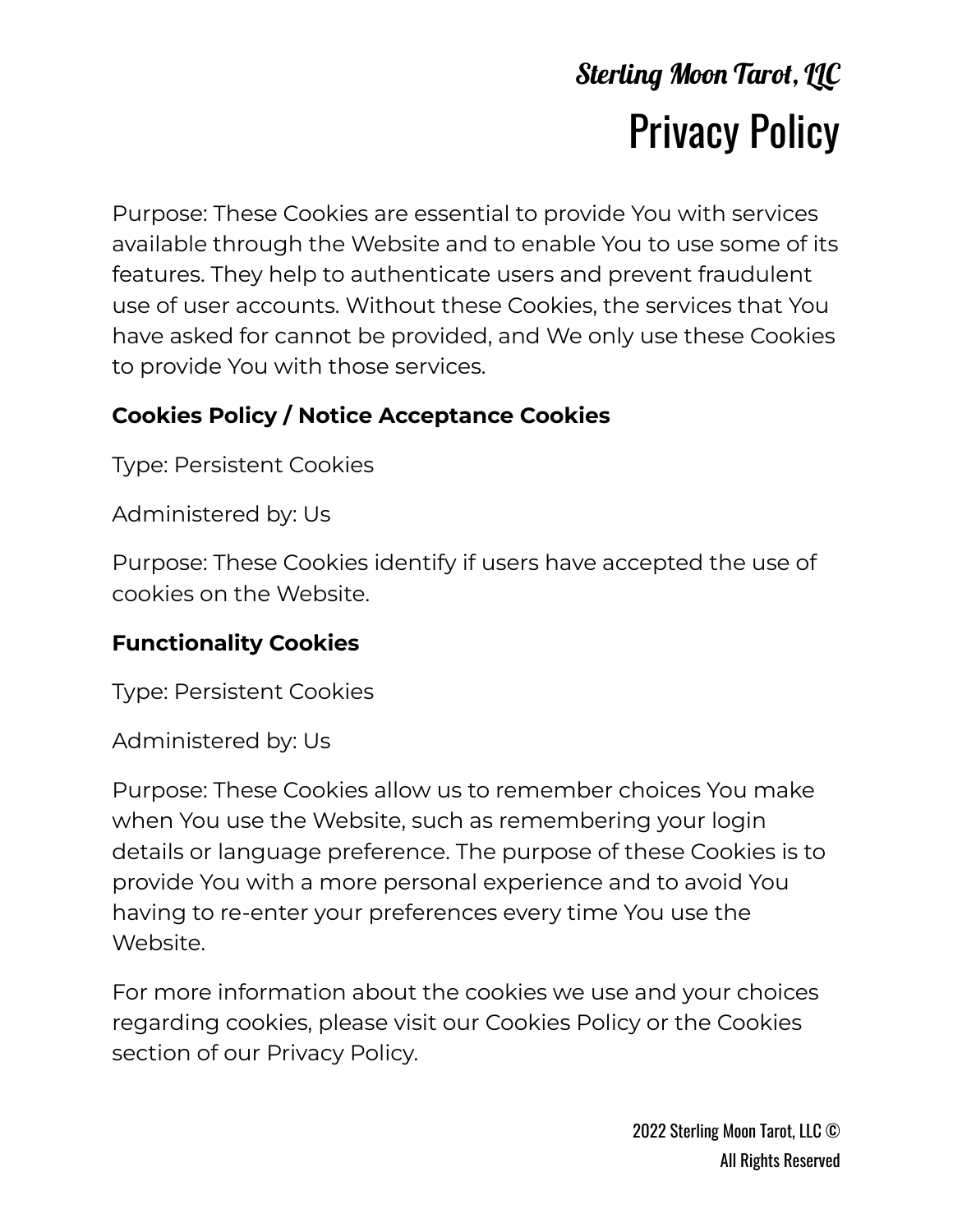# Use of Your Personal Data

The Company may use Personal Data for the following purposes:

**To provide and maintain our Service**, including to monitor the usage of our Service.

**To manage Your Account:** to manage Your registration as a user of the Service. The Personal Data You provide can give You access to different functionalities of the Service that are available to You as a registered user.

**For the performance of a contract:** the development, compliance and undertaking of the purchase contract for the products, items or services You have purchased or of any other contract with Us through the Service.

**To contact You:** To contact You by email, telephone calls, SMS, or other equivalent forms of electronic communication, such as a mobile application's push notifications regarding updates or informative communications related to the functionalities, products or contracted services, including the security updates, when necessary or reasonable for their implementation.

**To provide You** with news, special offers and general information about other goods, services and events which we offer that are similar to those that you have already purchased or enquired about unless You have opted not to receive such information.

**To manage Your requests:** To attend and manage Your requests to Us.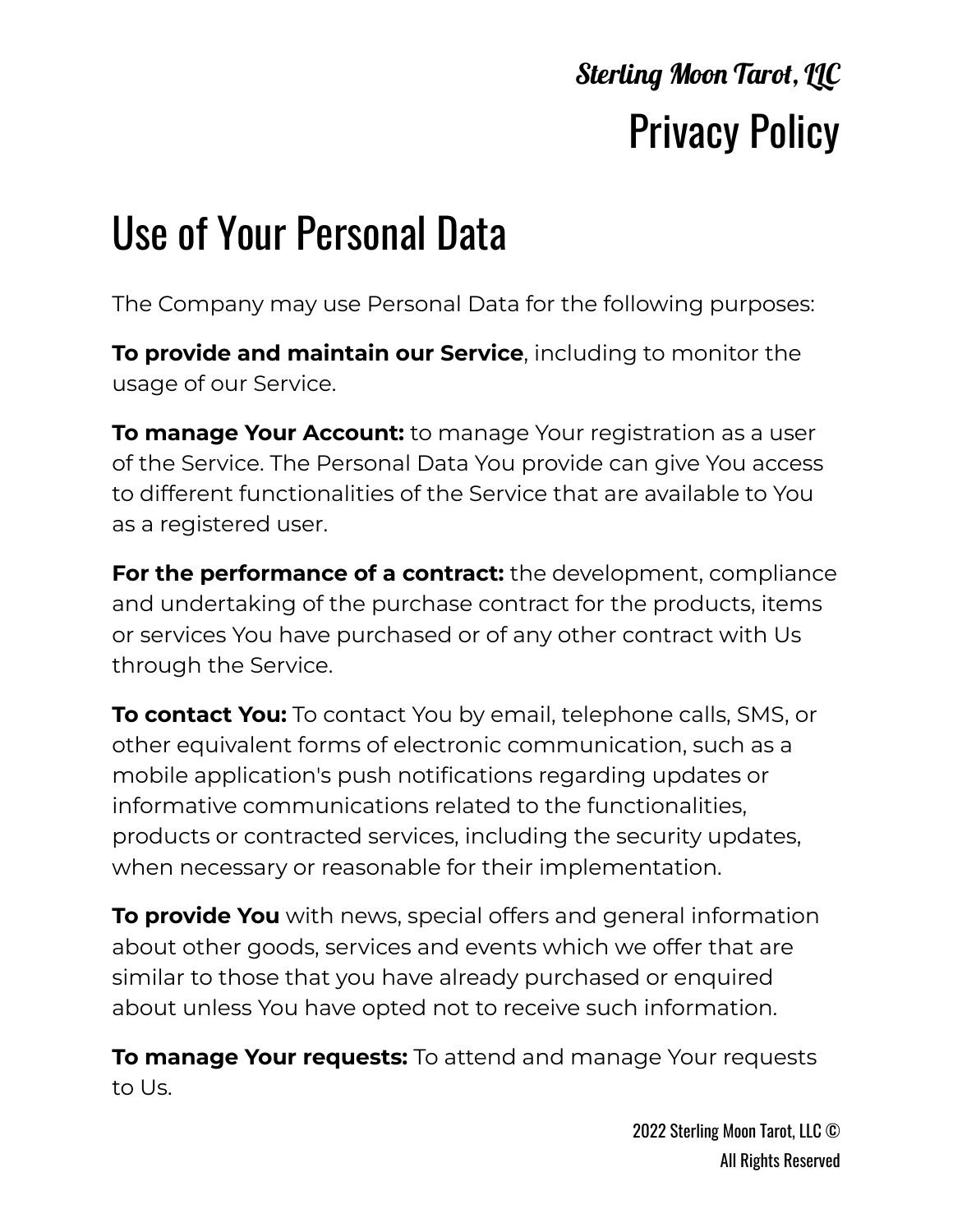**For business transfers:** We may use Your information to evaluate or conduct a merger, divestiture, restructuring, reorganization, dissolution, or other sale or transfer of some or all of Our assets, whether as a going concern or as part of bankruptcy, liquidation, or similar proceeding, in which Personal Data held by Us about our Service users is among the assets transferred.

**For other purposes**: We may use Your information for other purposes, such as data analysis, identifying usage trends, determining the effectiveness of our promotional campaigns and to evaluate and improve our Service, products, services, marketing and your experience.

We may share Your personal information in the following situations:

**With Service Providers:** We may share Your personal information with Service Providers to monitor and analyze the use of our Service, for payment processing, to contact You.

**For business transfers:** We may share or transfer Your personal information in connection with, or during negotiations of, any merger, sale of Company assets, financing, or acquisition of all or a portion of Our business to another company.

**With Affiliates:** We may share Your information with Our affiliates, in which case we will require those affiliates to honor this Privacy Policy. Affiliates include Our parent company and any other subsidiaries, joint venture partners or other companies that We control or that are under common control with Us.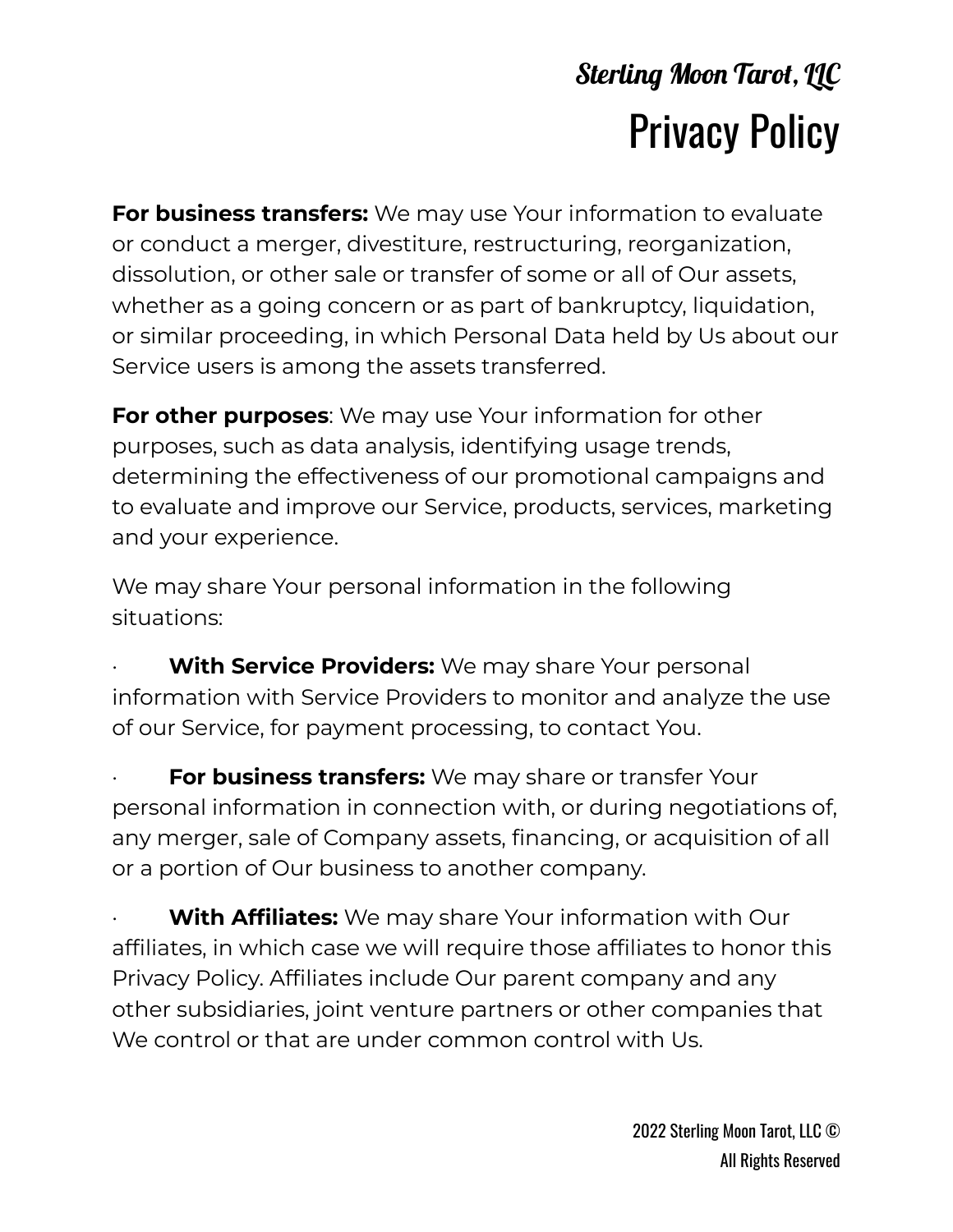**With business partners:** We may share Your information with Our business partners to offer You certain products, services or promotions.

**With other users:** when You share personal information or otherwise interact in the public areas with other users, such information may be viewed by all users and may be publicly distributed outside.

**With Your consent:** We may disclose Your personal information for any other purpose with Your consent.

# Retention of Your Personal Data

The Company will retain Your Personal Data only for as long as is necessary for the purposes set out in this Privacy Policy. We will retain and use Your Personal Data to the extent necessary to comply with our legal obligations (for example, if we are required to retain your data to comply with applicable laws), resolve disputes, and enforce our legal agreements and policies.

The Company will also retain Usage Data for internal analysis purposes. Usage Data is generally retained for a shorter period of time, except when this data is used to strengthen the security or to improve the functionality of Our Service, or We are legally obligated to retain this data for longer time periods.

# Transfer of Your Personal Data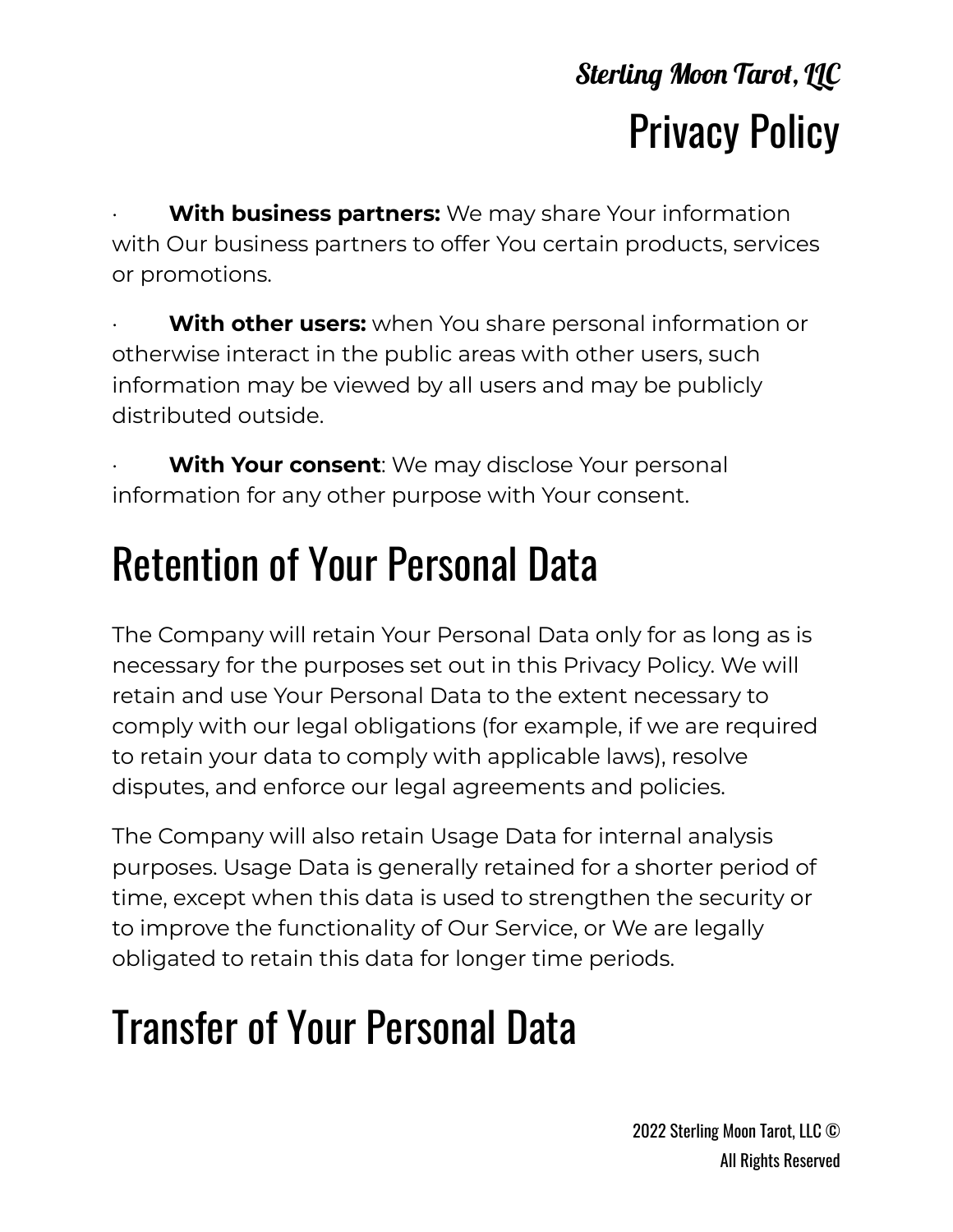Your information, including Personal Data, is processed at the Company's operating offices and in any other places where the parties involved in the processing are located. It means that this information may be transferred to — and maintained on computers located outside of Your state, province, country or other governmental jurisdiction where the data protection laws may differ than those from Your jurisdiction.

Your consent to this Privacy Policy followed by Your submission of such information represents Your agreement to that transfer.

The Company will take all steps reasonably necessary to ensure that Your data is treated securely and in accordance with this Privacy Policy and no transfer of Your Personal Data will take place to an organization or a country unless there are adequate controls in place including the security of Your data and other personal information.

# Disclosure of Your Personal Data

#### **Business Transactions**

If the Company is involved in a merger, acquisition or asset sale, Your Personal Data may be transferred. We will provide notice before Your Personal Data is transferred and becomes subject to a different Privacy Policy.

#### **Law enforcement**

Under certain circumstances, the Company may be required to disclose Your Personal Data if required to do so by law or in

> 2022 Sterling Moon Tarot, LLC © All Rights Reserved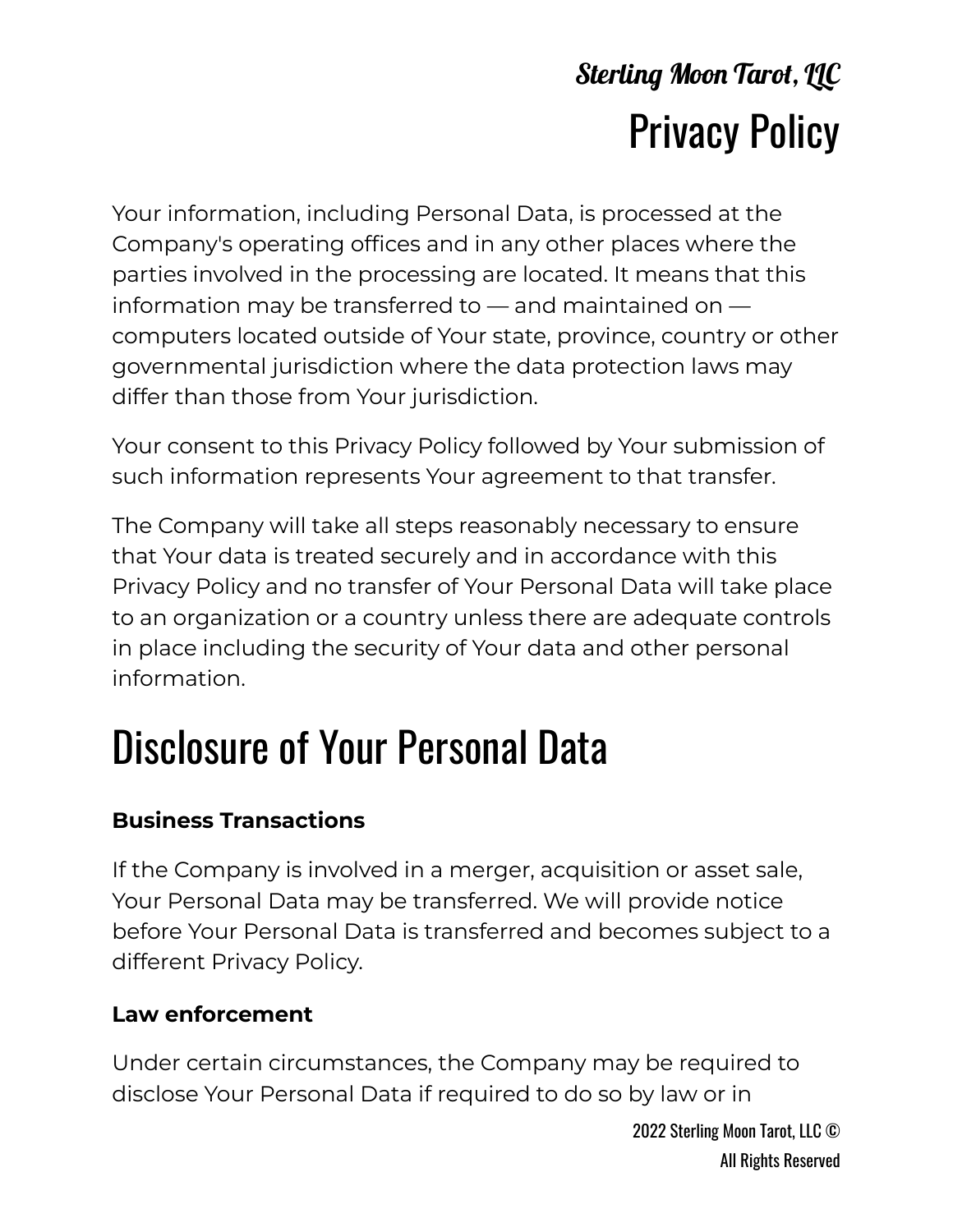response to valid requests by public authorities (e.g. a court or a government agency).

#### **Other legal requirements**

The Company may disclose Your Personal Data in the good faith belief that such action is necessary to:

- Comply with a legal obligation
- Protect and defend the rights or property of the Company
- Prevent or investigate possible wrongdoing in connection with the Service
- Protect the personal safety of Users of the Service or the public
- Protect against legal liability

#### **Security of Your Personal Data**

The security of Your Personal Data is important to Us, but remember that no method of transmission over the Internet, or method of electronic storage is 100% secure. While We strive to use commercially acceptable means to protect Your Personal Data, We cannot guarantee its absolute security.

#### **Detailed Information on the Processing of Your Personal Data**

The Service Providers We use may have access to Your Personal Data. These third-party vendors collect, store, use, process and transfer information about Your activity on Our Service in accordance with their Privacy Policies.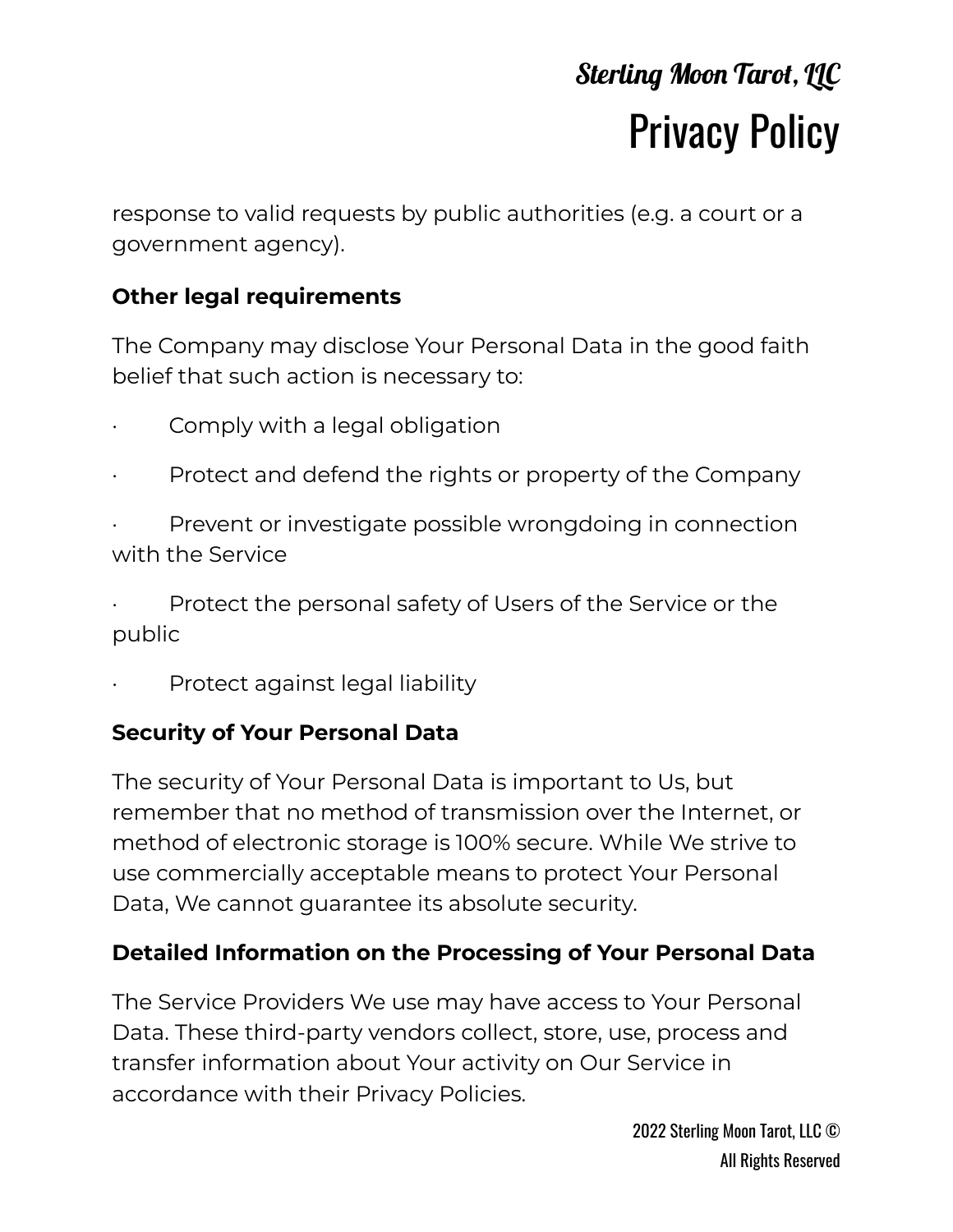#### **Google**

Their Privacy Policy can be viewed at <https://policies.google.com/privacy?hl=en-US>

#### **Cognito**

Their Privacy Policy can be viewed at <https://www.cognitoforms.com/legal/privacy>

#### **Email Marketing**

We may use Your Personal Data to contact You with newsletters, marketing or promotional materials and other information that may be of interest to You. You may opt-out of receiving any, or all, of these communications from Us by following the unsubscribe link or instructions provided in any email We send or by contacting Us.

We may use Email Marketing Service Providers to manage and send emails to You.

#### **Wix**

Their Privacy Policy can be viewed at <https://www.wix.com/about/privacy>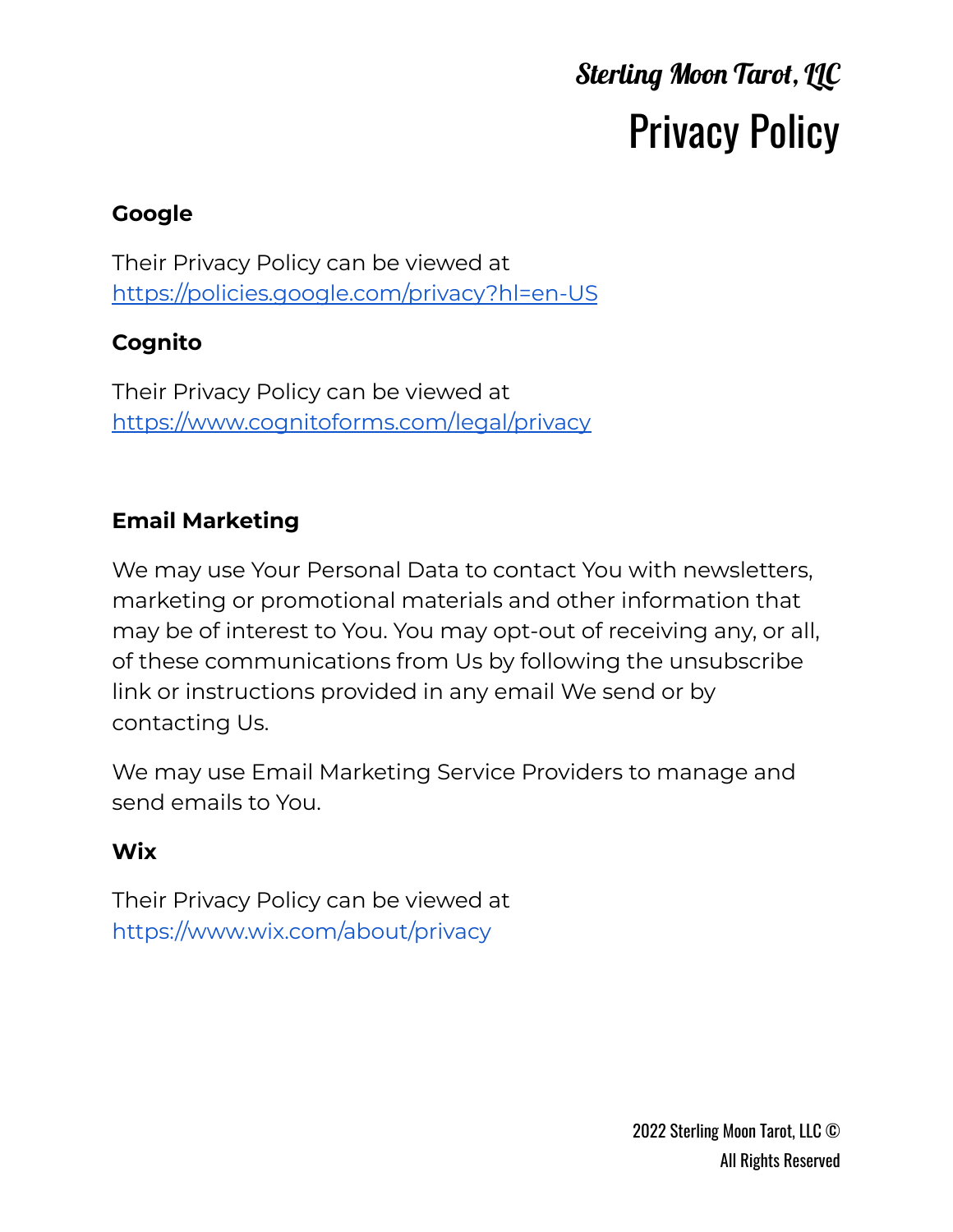### **Payments**

We may provide paid products and/or services within the Service. In that case, we may use third-party services for payment processing (e.g. payment processors).

We will not store or collect Your payment card details. That information is provided directly to Our third-party payment processors whose use of Your personal information is governed by their Privacy Policy. These payment processors adhere to the standards set by PCI-DSS as managed by the PCI Security Standards Council, which is a joint effort of brands like Visa, Mastercard, American Express and Discover. PCI-DSS requirements help ensure the secure handling of payment information.

#### **PayPal**

Their Privacy Policy can be viewed at <https://www.paypal.com/webapps/mpp/ua/privacy-full>

#### **Wix Payments**

Their Privacy Policy can be viewed at <https://www.wix.com/about/privacy>

# Children's Privacy

Our Service does not address anyone under the age of 13. We do not knowingly collect personally identifiable information from

> 2022 Sterling Moon Tarot, LLC © All Rights Reserved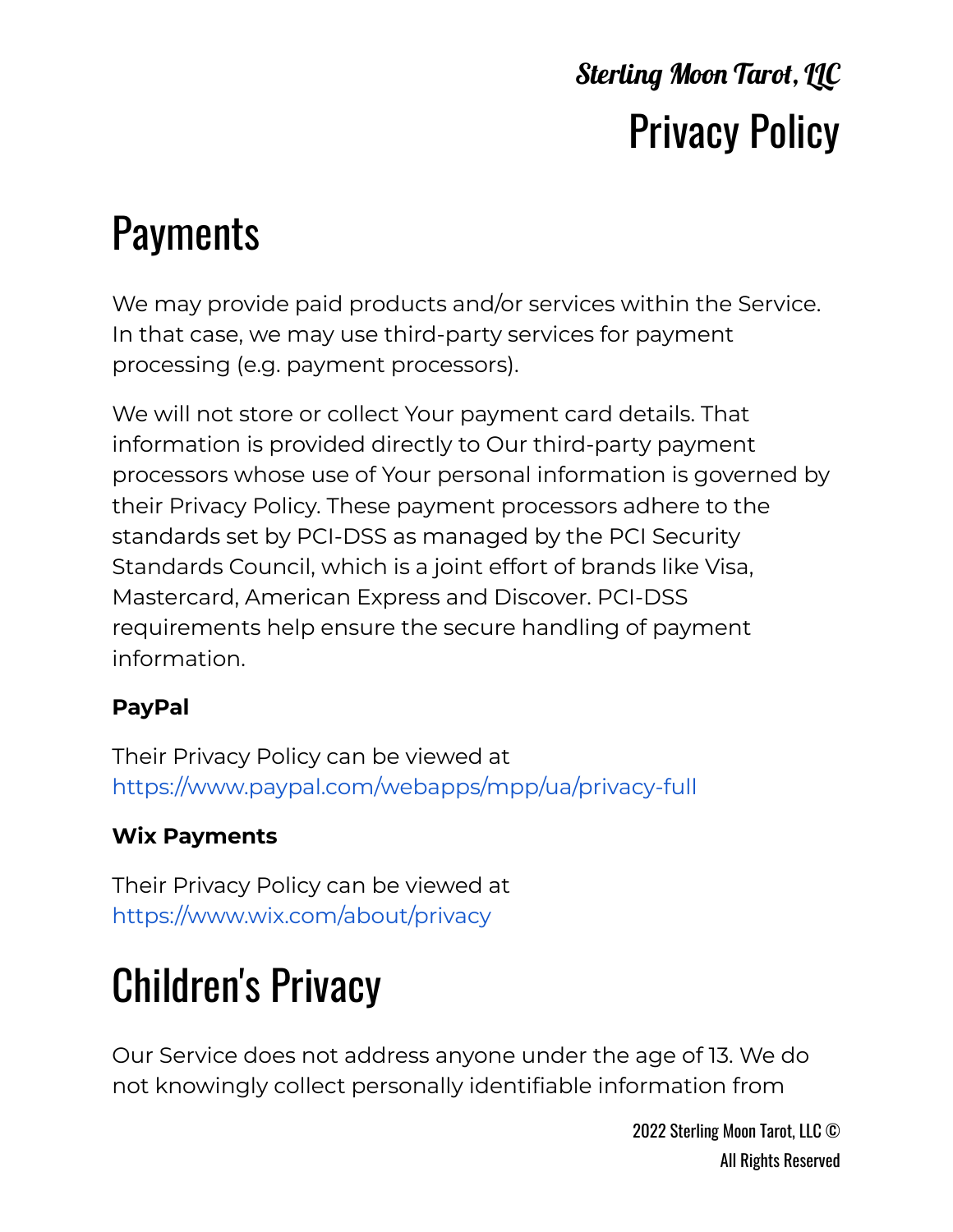anyone under the age of 13. If You are a parent or guardian and You are aware that Your child has provided Us with Personal Data, please contact Us. If We become aware that We have collected Personal Data from anyone under the age of 13 without verification of parental consent, We take steps to remove that information from Our servers.

If We need to rely on consent as a legal basis for processing Your information and Your country requires consent from a parent, We may require Your parent's consent before We collect and use that information.

# Links to Other Websites

Our Service may contain links to other websites that are not operated by Us. If You click on a third party link, You will be directed to that third party's site. We strongly advise You to review the Privacy Policy of every site You visit.

We have no control over and assume no responsibility for the content, privacy policies or practices of any third party sites or services.

# Changes to this Privacy Policy

We may update Our Privacy Policy from time to time. We will notify You of any changes by posting the new Privacy Policy on this page.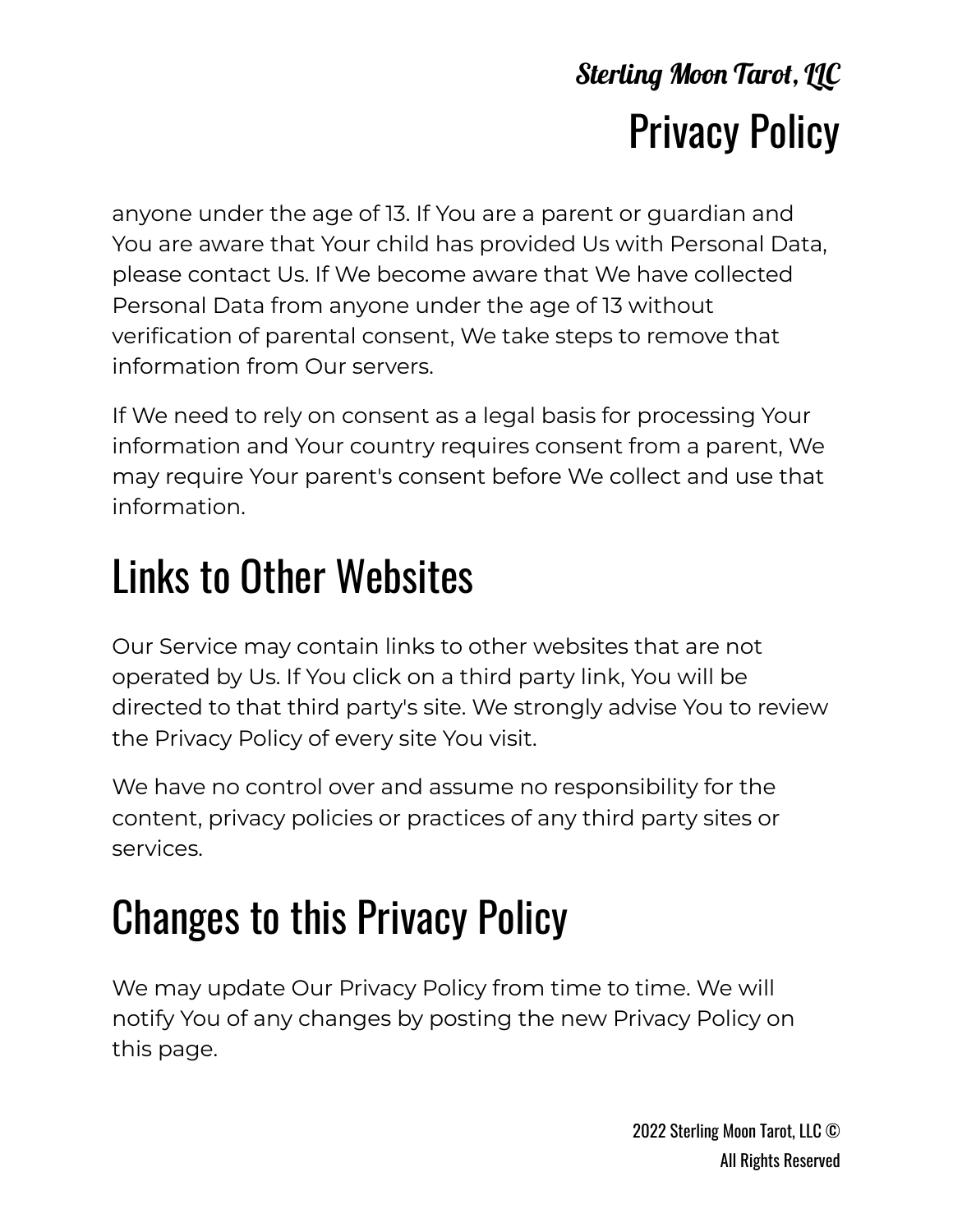We will let You know via email and/or a prominent notice on Our Service, prior to the change becoming effective and update the "Last updated" date at the top of this Privacy Policy.

You are advised to review this Privacy Policy periodically for any changes. Changes to this Privacy Policy are effective when they are posted on this page.

# California Online Privacy Protection Act ("CalOPPA")

CalOPPA stretches well beyond California to require any person or company that operates websites collecting Personal Information from California viewers/consumers to post a conspicuous privacy policy on its website stating exactly the information being collected and those individuals or companies with whom it is being shared. Read more about CalOPPA [here.](https://consumercal.org/about-cfc/cfc-education-foundation/california-online-privacy-protection-act-caloppa-3/) Pursuant to CalOPPA, we agree to the following:

- · Users can visit our sites anonymously.
- · There is a link to this Privacy Policy in the footer of the sites.
- Our Privacy Policy link does include the word 'Privacy' and can easily be found on the page specified above. It is titled "Privacy Policy" very clearly.

You will be notified of any Privacy Policy changes on our Privacy Policy Page (see bottom "Updated On" date).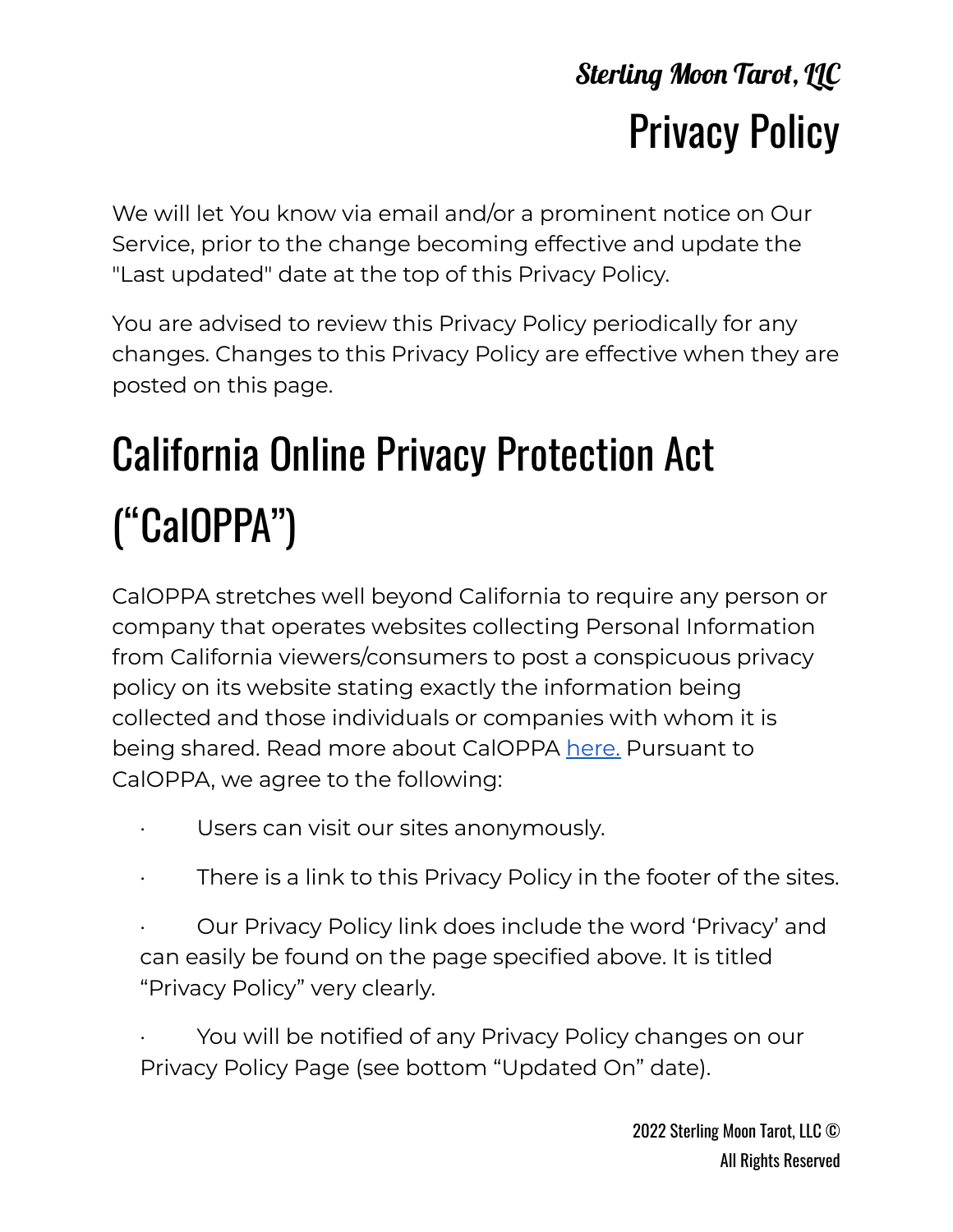# Children's Online Privacy Protection Act ("COPPA")

We do not specifically market to children under the age of 13. Please STOP and do not use, view, purchase, or otherwise browse the Site, Courses, Services, or Products if you are under 13 years old. If you're younger than 13, you are not permitted to enter any Personal Information on this Site. If you are a parent and you believe your child under the age of 13 has provided us with Personal Information, please contact us immediately to have it removed by emailing us at sterlingmoontarot@gmail.com.

# CAN-SPAM Act of 2003

The CAN-SPAM Act is a U.S. law which establishes rules for commercial email messages, gives you the right to stop certain commercial emails from being sent to you, and outlines certain penalties for commercial entities or persons who violate the law.

We collect your email address and name so we can:

- Send information, respond to inquiries, and/or other requests or questions.
- Process orders and to send information and updates pertaining to orders of a course, product, or service.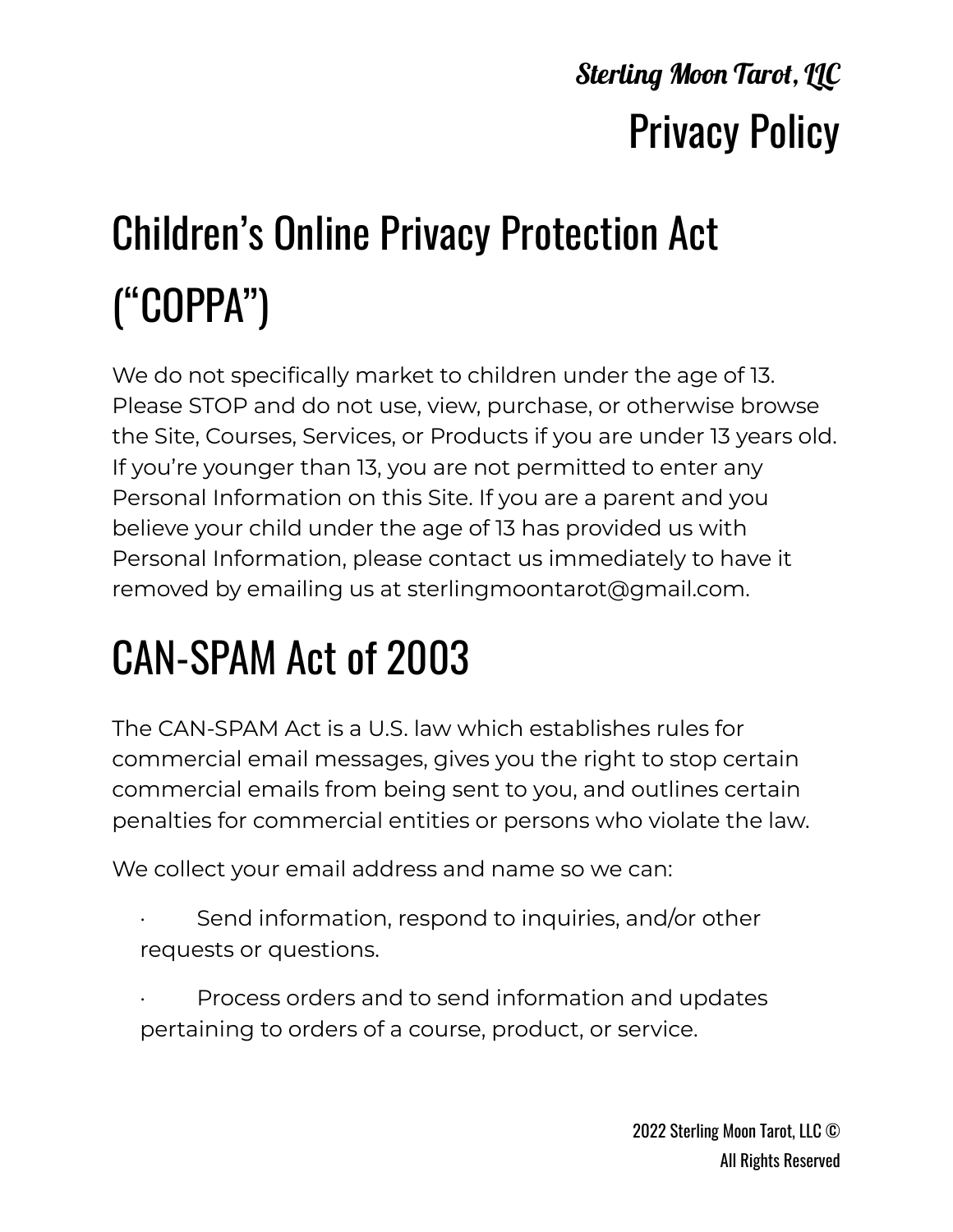Send you additional information related to your course, product and/or service.

- Market to our mailing list or continue to send emails to you after the original transaction has occurred.
- Email you a newsletter with free information and advertising certain Products, Services, and/or Courses we offer.

In accordance with the CAN-SPAM Act, we agree to the following:

- We will not use false or misleading subjects or email addresses.
- We all identify the email message as an advertisement in some reasonable way.
- We will include our business mailing address and/or physical address in our emails.
- We will monitor third-party email marketing services for compliance. We use Wix to send our emails to you.
- We will honor opt-out/unsubscribe requests quickly.
- We will allow users to unsubscribe by using the appropriate link at the bottom of each email.

# Your General Data Protection Regulation ("GDPR") Rights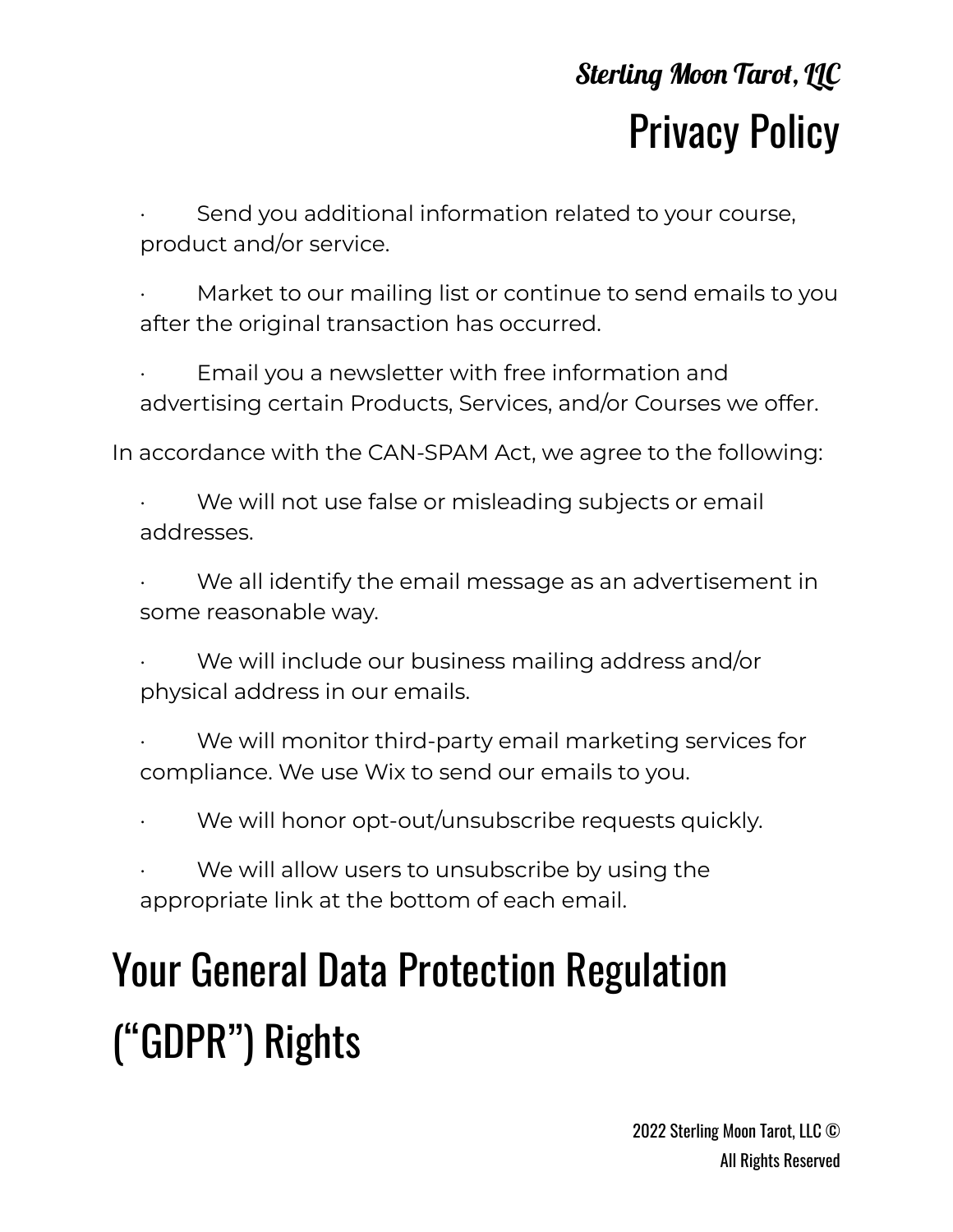If you are located within the European Union ("EU"), you are entitled to certain rights under the GDPR. You have the right to:

- Know how long we'll keep your information. We'll keep your personal information until the earlier of: (1) you either ask us to delete your information or (2) the Company decides it no longer needs the data and the cost of retaining it outweighs the value to keeping it.
- Access, rectify or erase your personal information.
- Withdraw your consent to the Company's processing of your data, which shall have no effect on the lawfulness of the processing of your personal information prior to your withdrawal.
- Lodge a complaint with a supervisory authority that has jurisdiction over GDPR issues.
- Provide only your personal information which is reasonably required to enter into a contract with us. The Company will not ask for your consent to provide unnecessary personal information on the condition of entering into a contractual relationship with the Company.

# Contact Us

If you have any questions about this Privacy Policy, You can contact us:

By email: sterlingmoontarot@gmail.com